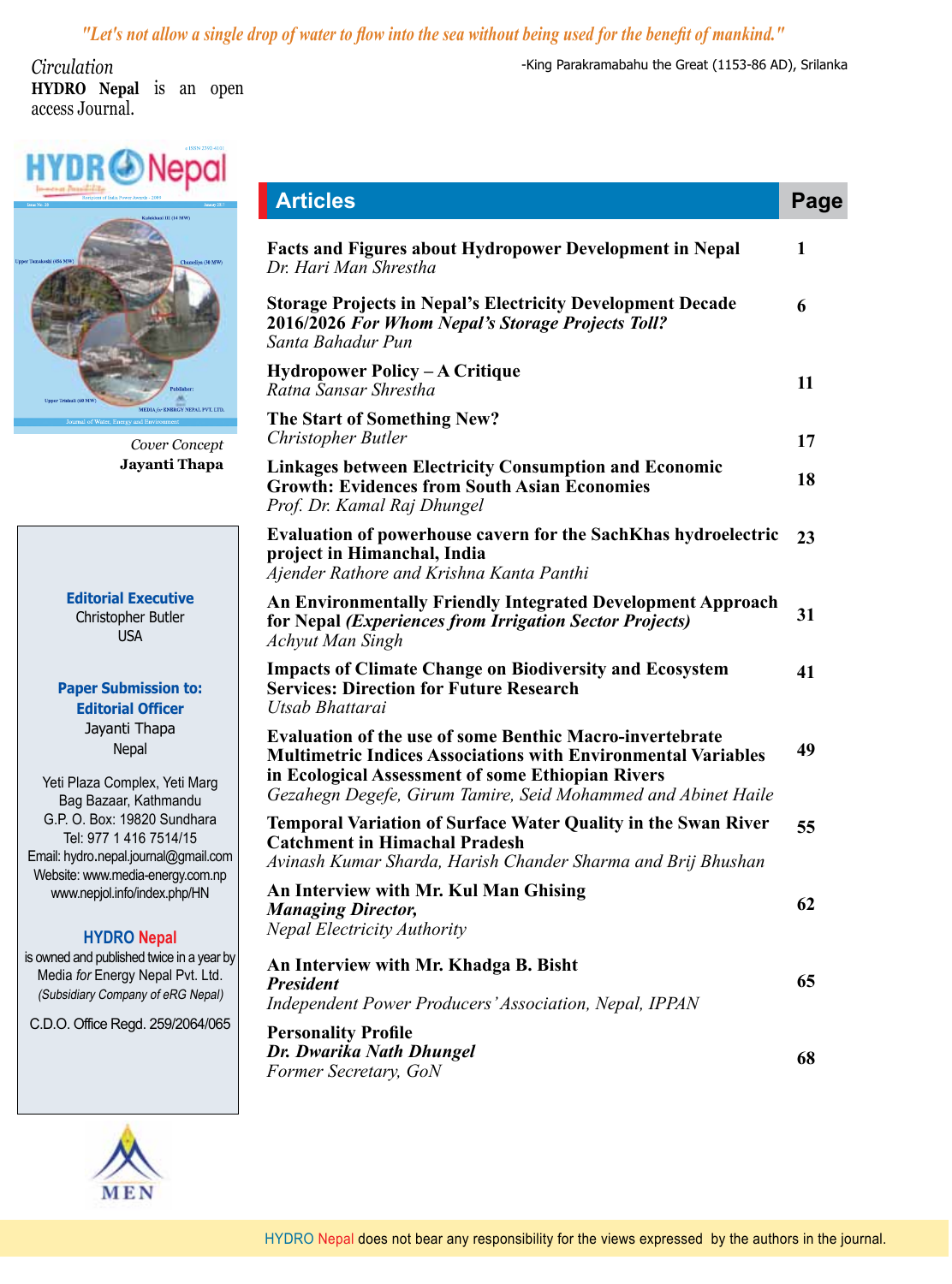## **Editorial Board Advisor**

*Editorial*

Dr. Upendra Gautam **Nepal** 

#### **Editor-in-Chief**

Upendra Dev Bhatta **Nepal** 

## **Managing Editor**

Bhai Raja Manandhar

## **Associate Editors**

Rajendra P. Thanju **Nepal** Salil Devkota Nepal Dr. Rabin Shrestha **Nepal** Dr. Amimul Ahsan Sr. Lecturer Dept. of Civil Engineering (University Putra Malaysia)

#### **Team Member Nepal**

Dr. David J. Molden DG, ICIMOD (International Centre for Integrated Mountain Development)

> Prof. Dr. Kiran K. Bhattarai (Environment Specialist)

Dr. Shree Govind Shah (Environment Specialist)

Prof. Dr. Ramesh K. Maskey (Head, Civil and Geomatics Engineering Dept., Kathmandu University)

Prof. Dr. Ram Manohar Shrestha (Emeritus Prof., AIT, Bangkok, Thailand)

#### **Norway**

Dr. Krishna Kant Panthi (Asso. Prof., NTNU)

## **China**

Prof. Dr. Liu Heng Director General, (International Centre of Small Hydropower, Hanghzou)

## **USA**

John Garcia (Principal : GANDA)

## **India**

Dr. MP Sharma (Asso. Prof., AHEC, IIT, Roorkee)

Dr. Vishnu Prasad (Prof., Dept of Civil Engineering, MANIT, Bhopal)

# **Light at the end of Tunnel - expectations of a bright future**



This winter in Kathmandu has not been that severe compared to last year. Thanks to the end of power cut by Nepal Electricity Authority and partially to global warming! Are we in a position to see the day light at the end of the tunnel? Should we expect a bright future for all Nepalese in general and the Kathmanduites in particular?

Several hydropower projects are under construction both in public and private sectors for the last so many years and some of them are nearing completion. Among such projects Upper Tamakoshi 456 MW (Annual Energy 2013 GWh), Rasuwagadhi 111 MW (Annual Energy 613.875 GWh), Upper Trishuli 3A, Mid Bhotekoshi 102 MW (Annual Energy 542.2 GWh), Chameliya 30 MW (Annual Energy 184.21 GWh) are the prominent ones. If given a push, these projects can be commissioned within one to two years. Otherwise, there is a risk of cost overrun and worse the investment cost could turn into a sunk cost. The usual response from the authorities on the progress of such projects is earthquake of 2015, contractor not being responsible, delay in environmental clearances and the soaring expectations and demands of local people and so on and so forth.

The commoner on the street knows that reliable and cost effective power supply is essential for domestic, commercial and industrial purposes. Not only in the capital city and other towns, even rural areas need power supply as soon as possible. Last year's back breaking energy blockade and its aftershocks are not easily forgotten although peoples' memory is very short.

From energy security point of view, the generation, transmission and distribution projects that are nearing completion must be taken on a war footing and work must continue 24 hours a day seven days a week and 365 days a year! Let us apply common sense to the problems we are facing. The letter and spirit of the contract must be respected by both the owner and contractor. Since the real life situation is dynamic, the authorities must not hesitate in taking timely decision and it does not behoove the high officials to show the pretext of this or that kind. The lingering mentality of all concerned is sure to make hydropower development goal an ever elusive mirage.

If there is not adequate generation, transmission and distribution capacity in the country and the dreaded load shedding is reduced or eliminated by the huge imports, then such a situation is likely to induce lethargy in government and power bureaucracy at the same time draining the valuable financial resource from the country and therefore must not be encouraged unless absolutely essential for a short term.

Let us hope and pray that authorities listen and deliver the services to the people. With this kind of positive spirit, we are sure to see the light at the end of tunnel for a bright future.

This special issue on hydropower development has several articles from the prominent authors and HYDRO Nepal requests valuable comments/feedback from the readers.

2 HYDRO NEPAL I ISSUE NO. 2017 NEPAL I ISSUE NO. 2017 NEPAL I ISSUE NO. 2017 NEPAL I ISSUE NO. 2017 NEPAL I IS

Willette

(Upendra Dev Bhatta) Editor-in-Chief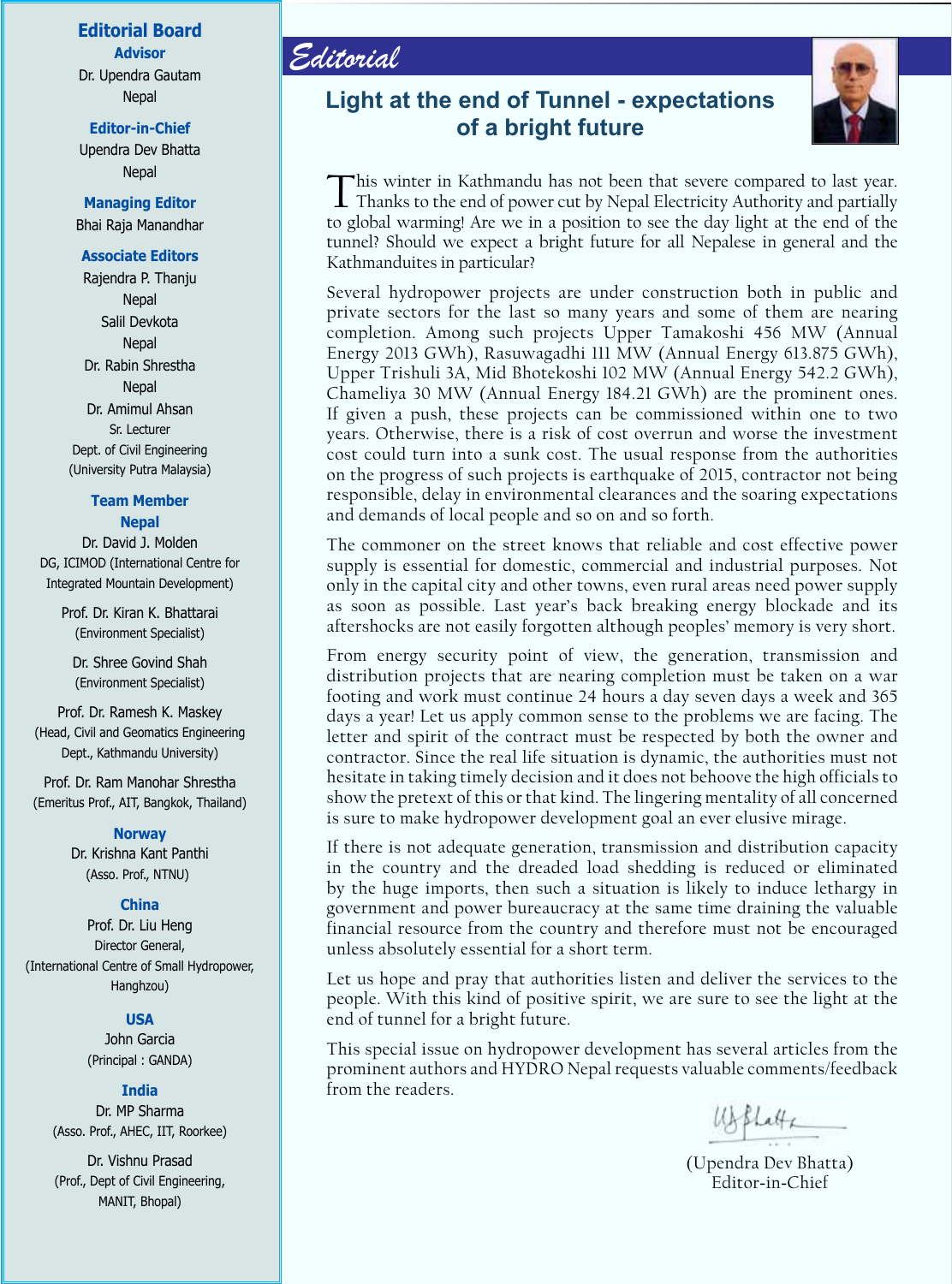#### **Dr. Hari Man Shrestha**



**Abstract:** The author in this paper makes efforts to present facts and figures about hydropower development in Nepal. The paper also highlights that interest groups play differently at different times, but the decision makers must be fair and be bold enough to decide correctly in a way favorable to the need of the country. The paper also states that the country's hydropower requirement should be the priority focus for its development by way of attracting its nationals in capacity building through self-study, self-finance, self-construction and self-consumption. It is, however, disgusting to note that even the most attractive simple type of moderate size projects needed to be kept for such purpose have been handed over to the outsiders for use outside the country, e.g. the Upper Karnali and Arun-3 projects. Such approach is leading to a situation that Nepal in the future will have to buy her own resources at higher prices from the outsiders.

**Keywords:** VIJULI ADDA, Growth Trend, Entanglement, Back-Tracking.

#### **Institutional Background**

**Henry Electricity sector in Nepal had been** looked after by an Electricity Office known as "Shree" Chandra Jyoti Prakash Vijuli Adda" since the Bikram Sambat 1968, Jestha 9 (1911 AD), when the generation and distribution of electricity by way of a hydropower plant at Pharping was inaugurated. This office continued to exist for a long time even after demolition of Rana Regime in 2007 BS, but with the name of "Shree Tin Juddha Chandra Prakash Jyoti" after installation of a second hydropower plant in 1991 BS at Sundarijal.

In between 1991 BS and 2007 BS in Nepal, industry and trade began to increase, as a result in 1997 BS, the Morang Hydroelectric Supply Company appeared. It, by way of establishment of a hydropower plant on Chisang Khola (a tributary of Letang Khola) along with a diesel/ thermal power plant, started to distribute electricity to the general public. Similarly, in 2005 BS, electricity distribution by Birgunj Electricity Supply Company from a diesel power plant began in Birgunj. Thereafter a number of private companies such as Shree Bageswori Electric Work (P) Ltd in Nepalgunj and Dharan Electric Supply Company in Dharan were established to render supply of electricity in the said localities by diesel power plants.

Even after, 2007 BS, there was no substantial development in electricity sector. Up to 2008 BS, under a single director general with separate chief engineers for telephone, ropeways and electricity, the office used to function. In 2012 BS, Electricity sector was organized into a separate entity. It is only towards fiscal year 2014/015 BS, the office carried the name "Electricity Department", which functioned under Ministry of Irrigation and Power with a position of Chief Electrical Inspector at the Ministry for regulatory purpose including licensing. In 2013 BS, for the coronation of the late king Mahendra, a diesel plant with a capacity of 1728kW was established. Only then, the supply of electricity in the Kathmandu valley to the public became more open.

In 2017 BS, for the first time, engineering services were created under overall government service and in 2018 BS, all kinds of services under the government were reorganized. During that time the Electricity Department was reorganized into four sections - Construction, Transmission & Panauti, Survey & Investigation and Trishuli Sections. From Bhadra 1, 2019 B.S, Nepal Electricity Corporation (NEC) came into being following the promulgation of Nepal Electricity Corporation Act. In 2031 BS, through purchase of non-governmental shares of Morang Hydroelectric Co. and Dharan Electric Supply Co. by the then His Majesty's Government (HMG) of Nepal, Eastern Electricity Corporation was created. This corporation was amalgamated with the Nepal Electricity Corporation in 2039 BS.

The then Electricity Department (ED) continued to exist until the amalgamation of the Nepal Electricity Corporation with the Electricity Department in Bhadra 2042 BS (1985 AD) to form Nepal Electricity Authority (NEA). Until that period, although the then ED had a mandate for construction works, the construction of hydropower plants were done under separate project development Boards with project manager and engineers deputed from the then ED and the newly appointed assisting engineers responsible to the respective Boards.

After creation of NEA, the then HMG faced a problem of adjustment of government staff (particularly the engineers) who did not show willingness to convert their positions from government to corporate staff. For some time, they were placed under Ministry. It is only on July 16, 1993 AD (Shrawan 2050 B.S), Electricity Development Centre (EDC) was formed under the then Ministry of Water Resources (MoWR), where these government staffs/engineers were adjusted. The EDC was created following the promulgation of Hydropower Policy in 1992 AD and the subsequent introduction of Electricity Act, 2049 and Electricity Regulation, 2050 which necessitated an organization to develop and promote hydropower sector and to improve financial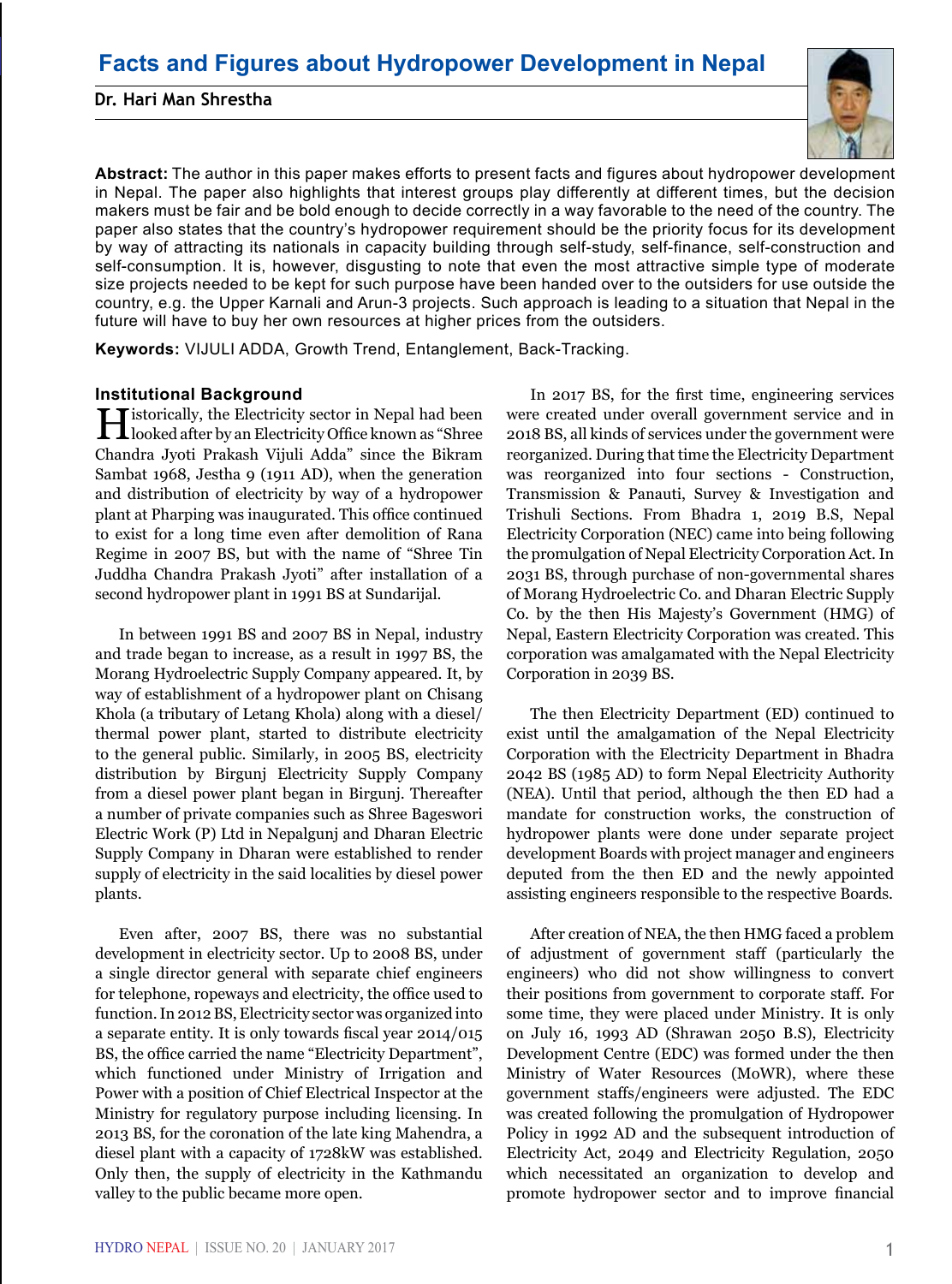effectiveness of this sector at the national level by attracting private sector investment.

The present Department of Electricity Development (DoED) is the renamed organization of EDC since February 7, 2000 AD (Magh 24, 2056 BS). The department is responsible for assisting the Ministry in implementation of overall government policies to the power/electricity sector. The major functions of the department as of now are (i) to ensure transparency of regulatory framework, (ii) to accommodate, promote and facilitate private sector's participation in power sector by providing "One Window" service, and (iii) to license to power projects. The overall works of DoED have been divided into (a) Project Study Division, (b) Licensing Division, (c) Inspection and Monitoring Division, and (d) Planning Division.

## **The Role of Hydropower in Overall Electricity Sector**

It is wondering to note that the first electricity production in Nepal was done by way of tapping the ground/spring water source. The start of tapping of river water source began only after 23 years from the date of production from the first hydropower plant, from a tiny source lying at most upstream course of Bagmati River with catchment area of mere 16.8 km<sup>2</sup>. Until the third hydropower plant appeared along with diesel/thermal power plant for an industrial use in the eastern Nepal, i.e., for about 31 years the electricity production in Nepal was fully dependent on hydropower. However, after 1951 AD (2007 BS), when the feudal Rana rule collapsed, the demand for electricity grew substantially. In order to cope with this situation diesel plants were established in different locations. At the time of creation of Nepal Electricity Corporation (NEC) in Fiscal Year 2019/020 BS, the role of diesel plants in the Kathmandu valley went up to 67.2 % in terms of total energy production and the role of hydropower reduced to 28.3% in terms of installed capacity. Within less than a decade hydropower production rose substantially step by step with start of production from Panauti and Trishuli hydropower plants reducing the need of generation from diesel plants. Consequently, some of diesel plants established in the valley were sent for use in the locations outside the valley. The NEC was, thus, able to reduce the energy production by costly imported diesel source to about 0.14% of total production by the fiscal year 2028/029 BS. Since then, the role of hydropower in the Nepalese Power System is towards increase. By now, the system owner possesses although as much as 53.41 MW of diesel/multifuel plants, these plants are not operated even under load-shedding condition due to extremely high cost. As per the data of 2015 AD, out of the total available energy of 5005 GWh, only 1.25 GWh or about 0.025% is from the diesel/thermal source. It is, however, to be noted here that there are numerous private hotels,

commercial entities including hospitals, educational institutions, banks and business communities with high profit earning capacities, they do not feel costly to use diesel generators of their own.

#### **Growth Trend of Installed Hydropower Capacity**

The electricity production in Nepal, although has a long history of 105 years, the beginning was exclusively aimed for lighting of Durbars (Palaces) of the then feudal rulers. For appearance of a second hydropower plant it took 23 years. During this period the installed hydropower capacity rose from 0.5 MW to 1.4 MW. It remained, again, constant until a private company appeared for installation of a third hydropower plant with a capacity of 1.6 MW along with a diesel/thermal power plant to fuel industries in the east Nepal. The frequency conversion of the 2nd hydropower plant at Sundarijal in 1962 AD, reduced the installed capacity to 2.74 MW from a total of 3.0 MW, and, again, after the damage of the 3rd hydropower plant at Chisang Khola due to landslide occurred during 1964 AD, the hydropower capacity reduced to a bare minimum of 1.14 MW.

Only from the year 1965 A.D, after the implementation of 2.4 MW Rosi Khola hydropower plant at Panauti, the visible growth in hydropower installed capacity of the country could be noted. However, two periods particularly from 1989 to 1998 and from 2003 to 2008 AD, which are distinct in the growth trend graph (Fig 1), seem responsible for creation of long lasting load-shedding situation in the supply area covered by Integrated Nepal Power System (INPS). The first period belongs to divergence from a plan of implementation of 225 MW Saptagandaki Project (for which feasibility study was completed in January, 1983, updated in March, 1987, easily accessible from the existing highway and was already at the threshold of implementation with financial support from Japanese government) to Arun-3 (which was just identified during 1983-85 basin master plan study and required construction of a long access road in the high mountain terrain). The second period (from 2003 to 2008 AD) was also due to lack of seriousness in implementation of hydropower project(s) in the public sector. In any way, the promulgation of policy for hydropower development in 1993 AD for opening private sector to participate in hydropower development and emergence of related Act and Regulations encouraged the Independent Power Producers (IPPs) to invest on hydropower projects. The effect of IPPs, however, became visible only after the end of nineties. Figure-1 gives the plot that shows growth trend of hydropower installed capacity in Nepal. It is hoped that in future the installation of hydropower plants will grow in a way to meet almost all the electricity requirement of the country by indigenously available water sources.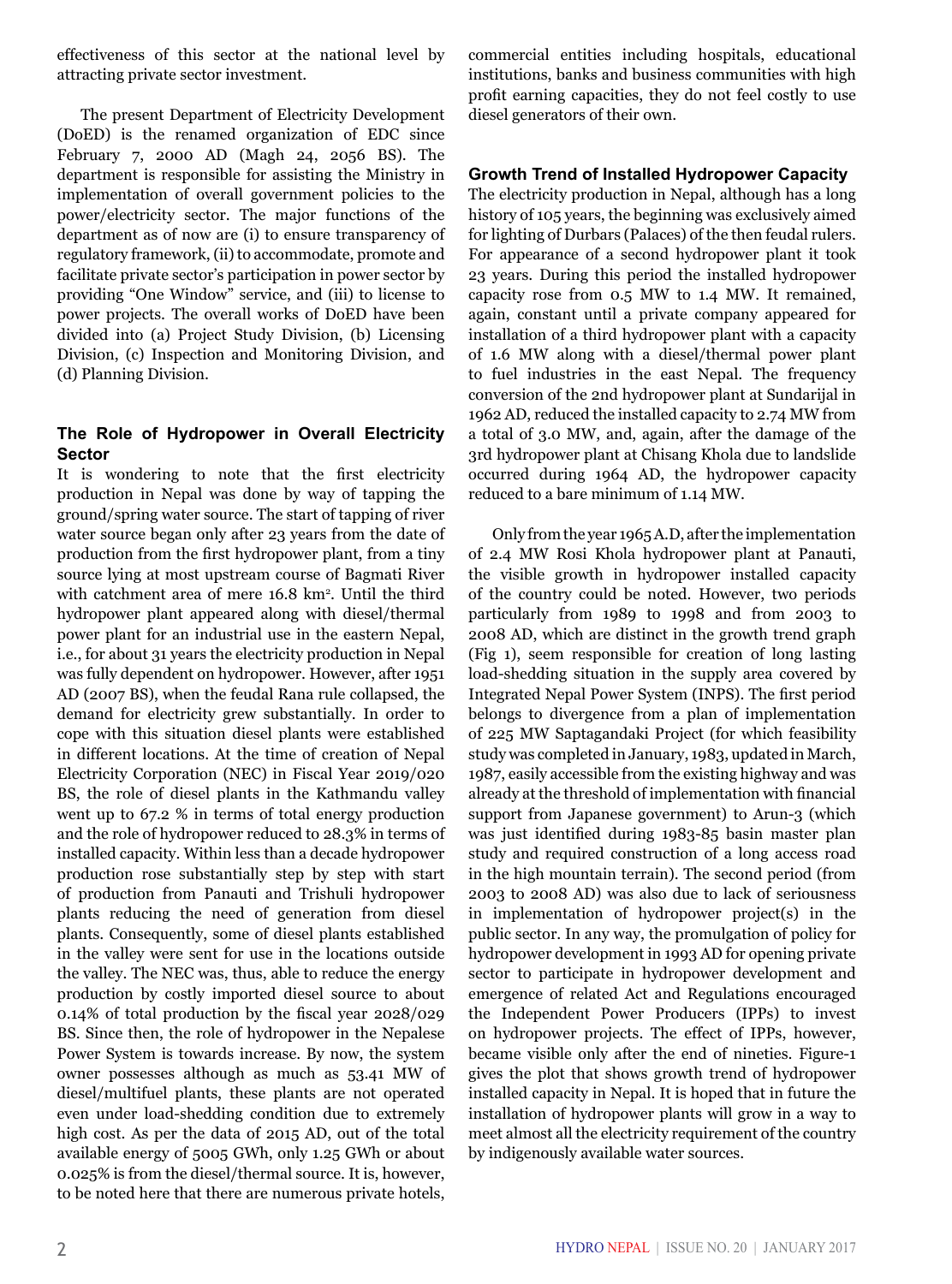

Figure 1: Decade of Nineteen Sixties was A Turning Period for Hydropower Development in Nepal

## **Decade of Nineteen Sixties was A Turning Period for Hydropower Development in Nepal**

The decade of nineteen sixties was an important landmark for hydropower in Nepal. During that period,

- The growth in installation of hydropower capacities started to take place in a visible manner reducing the generation of electrical energy from diesel power plants based on costly imported diesel fuel from 67.2% to almost 0.14% of total production;
- Country-wide assessment of hydropower potential was carried out covering all 32 major river courses (with catchment areas 1000  $km^2$  and more) and 83 smaller river courses (with catchment areas lying between 300 km2 and less than 1000 km2 ) with cadastral charts showing potential concentration per unit length of all the major rivers making the selection of river stretches for furthering the study for priority development easier;
- Karnali Basin Hydroelectric Development study was completed using UN Special Fund, which, besides identifying ten potential development sites, fulfilled the feasibility studies of one large storage project and two moderate run-of-river projects at its lowest reaches.
- Kankai river basin plan with identification of four potential development sites was also formulated leading first to preparation of engineering report on Kankai Dam and Power Project and then to Feasibility Study of Kankai Multipurpose Project.

These studies paved ground for conduct of similar basin plan studies for Gandak and Koshi rivers in the decades of seventies and eighties leading to feasibility studies of a number of priority projects selected by the basin plan studies.

#### **Some Factors That Affected the Development**

Different interest groups played differently at different times. Following are some examples:

Abandonment of 22 MW Kaligandaki Diversion *Project:* It was in the month of Ashad, 2006 BS, during the first meeting with the newly appointed Indian Ambassador, the then Maharaja of Nepal, with a view to impress him that Nepal is engaged in small and big development works, mentioned about 22 MW Kaligandaki Diversion Project with energy price of 6 paisa per unit through a diversion tunnel to Nawalparasi for also to irrigate the land in Nawalparasi area. The project was ready, a fund of Rs. 3.33 crores (more than sufficient to cover the project cost estimated at 1.8 crores at that time) was at hand which had been received from Britain for services rendered by the Gurkhas during the Second World War. The Ambassador was quick to advise that India would make soon available to each and every household of Nepal, Bihar and Bengal far cheaper electricity at 2 paisa per unit from the Koshi project at Barahkshetra and suggested to invest the available resources in other beneficial sector(s). This led to abandonment of the ready-made project. The Maharaja even scolded the project initiators. The implementation of the project equal to Chilime size, sixty seven years ago, could have been what the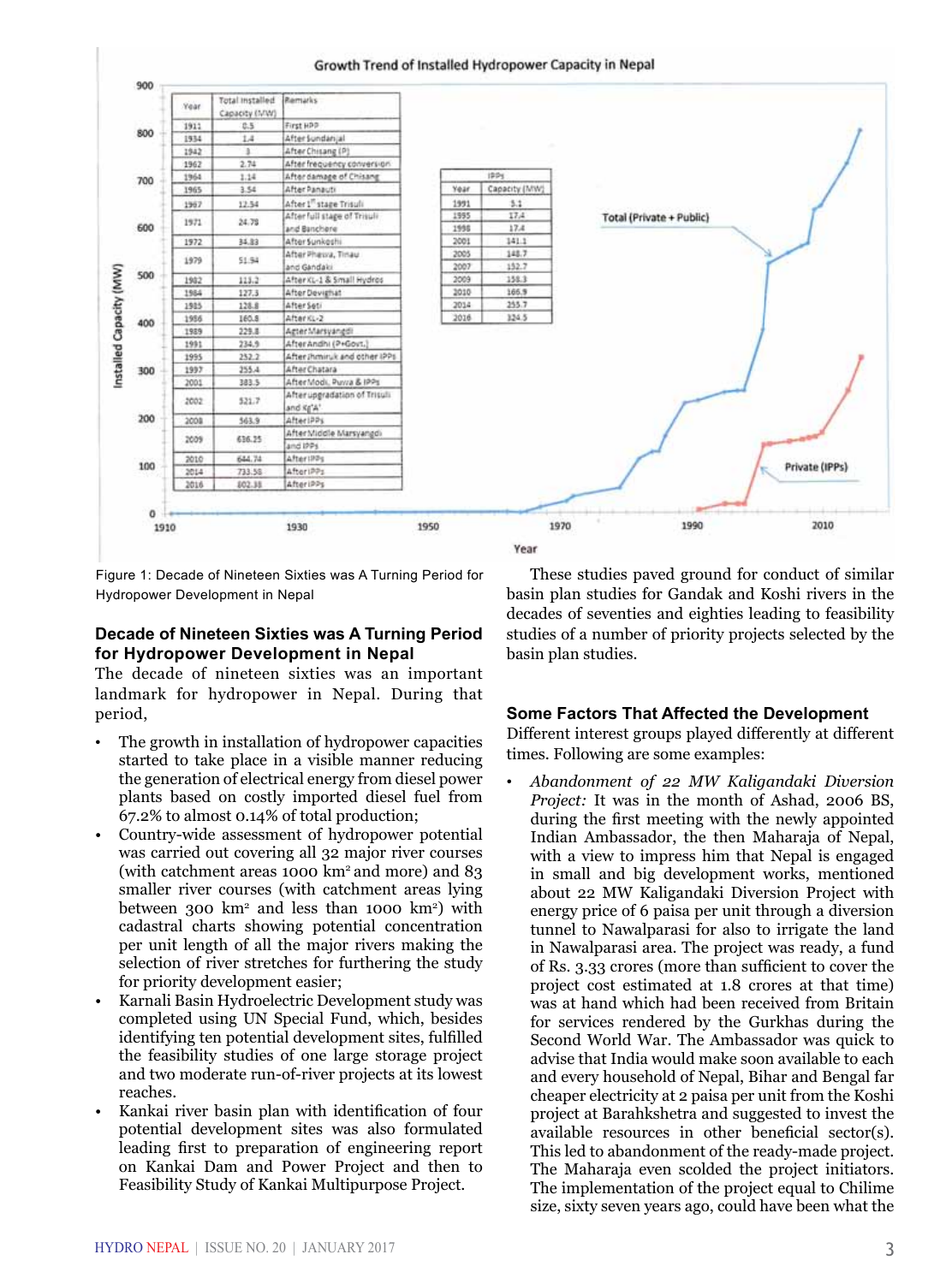Chilime has now been to Nepal in terms of use of local resources and skills.

- *60 MW Kulekhani-I versus Devighat:* There were two efforts for killing the 60 MW Kulekhani Storage Project. The first effort was the complaint filed stating that the Kulekhani water source is required for drinking water supply to Kathmandu valley and the second effort was that the concerned engineers of the department, the chief engineer including the minister of the time got together favouring Devighat. In both the occasions, the author had to stand singly for preparing papers that favour implementation of Kulekhani-I for power generation. Fortunately, the cabinet meeting held in presence of the then King "Birendra" decided in favour of both the projectsto move ahead firstly with the implementation of Kulekhani-I, and then only with Devighat, if grant assistance from India would be available for the later.
- *Entanglement with Arun-3 Hydroelectric Project:* Three well-prepared projects quite suitable for Nepalese need of the time namely, Saptagandaki and Kaligandaki 'A' hydroelectric projects and Kankai Multipurpose project were at hand, when the Arun-3 hydroelectric project was just conceptualized under Koshi basin water resources development master plan study carried out during 1983-85. The study indicated that the project is attractive for priority development. Since then, noises for Arun-3 became high, feasibility study was carried out. Consequently, the World Bank (WB) got involved in the project as lead agency for project financing, the conditions including the question of affordability of investing in more than one hydropower project "Arun-3" in public sector was raised and restriction for investment in public sector for the hydropower project(s) of more than 5 MW was imposed by the WB. Almost a decade became entangled sticking with the Arun-3, ultimately the WB withdrew its hand from the project. In between, even there was a correspondence between Asian Development Bank (ADB) and The World Bank of following nature extracted from ADB's letter dated 29 April, 1993:

*We are surprised to find that you had written to the Minister of Water Resources, HMGN insisting that they demonstrate their commitment to Arun-3 by excluding all expenditure relating to Kaligandaki in their budget of 1993/96, a project being funded by the ADB, UNDP and the Government of Finland......Even after Arun-3 is shown to be a fundable and practical option, we believe that there is a need to review the load forecast and that such a review might warrant an investment plan including Kaligandaki 'A', Khimti and Arun-3. Our preliminary analysis indicates Nepal could afford both Arun and Kaligandaki in public sector".*

Effect of this entanglement period is clearly visible in the Growth Trend Figure (Refer Fig.1)

## **Approach of Self Finance, Self Construction and**

#### **Self Consumption Ignored**

All of the hydropower projects identified so far in the country are attractive, if the cost of production will be compared with electricity that could be produced in Nepal based on any of the imported fuels. The only requirements are (i) the selection of the projects for implementation that match the production with the demand (ii) their implementations through mobilization of internally available technical manpower, capital and other resources such as construction materials and (iii) proper scheduling with respect to type and size of the available projects for timely completion. In other words, the approach needed is prioritization of appropriate project(s) for implementation, self finance, self construction and self consumption. On the contrary, the wrong concept of becoming rich by exporting electricity had been the priority attention of the ruling planners, politicians and decision makers of the time when the studies indicated that Nepal has abundant hydropower resources. This concept led to priority focus in project preparation works of large scale projects requiring utilization of external resources in terms of technical expertise and large capital resources, which not only deprived the steadily fulfilling of the country's growing demand by way of self study, self finance, self construction of moderate size simpler projects suitable to country's market situation, but also lost the opportunities of learning by doing process through implementation of projects of smaller sizes at the first instance and step-by-step to medium and then to larger ones. It is quite disgusting to note that in the recent past the suicidal decisions like handing over to outsiders, the simplest and most attractive projects such as Upper Karnali and Arun-3 hydroelectric projects prepared for internal consumption, were taken for uses of their production outside the country. These projects could have been implemented easily for self consumption by mobilization of internally available resources in a scale palatable to the Nepalese market.

## **The Lack of Strong Willpower**

The lack of strong determination power for the sake of the country is, again, evidenced in priority selection of a storage project, acutely needed for supply in the dry season. There is sufficient basis to assume that if there would not have been any external interest/pressure behind the scene, Budhigandaki storage project could not have appeared as a project of national pride. If it would have been planned for implementation after Saptagandaki and Bhomlichok hydroelectric projects, it could have some sense, because at least the downstream additional benefits in these projects accruable inside the country could have been realized from flow regulation. In the present circumstances, the West Seti storage project with similar amount of energy production with lesser dam height and lesser submergence effect is far superior to the Budhigandaki. The present larger noises for the